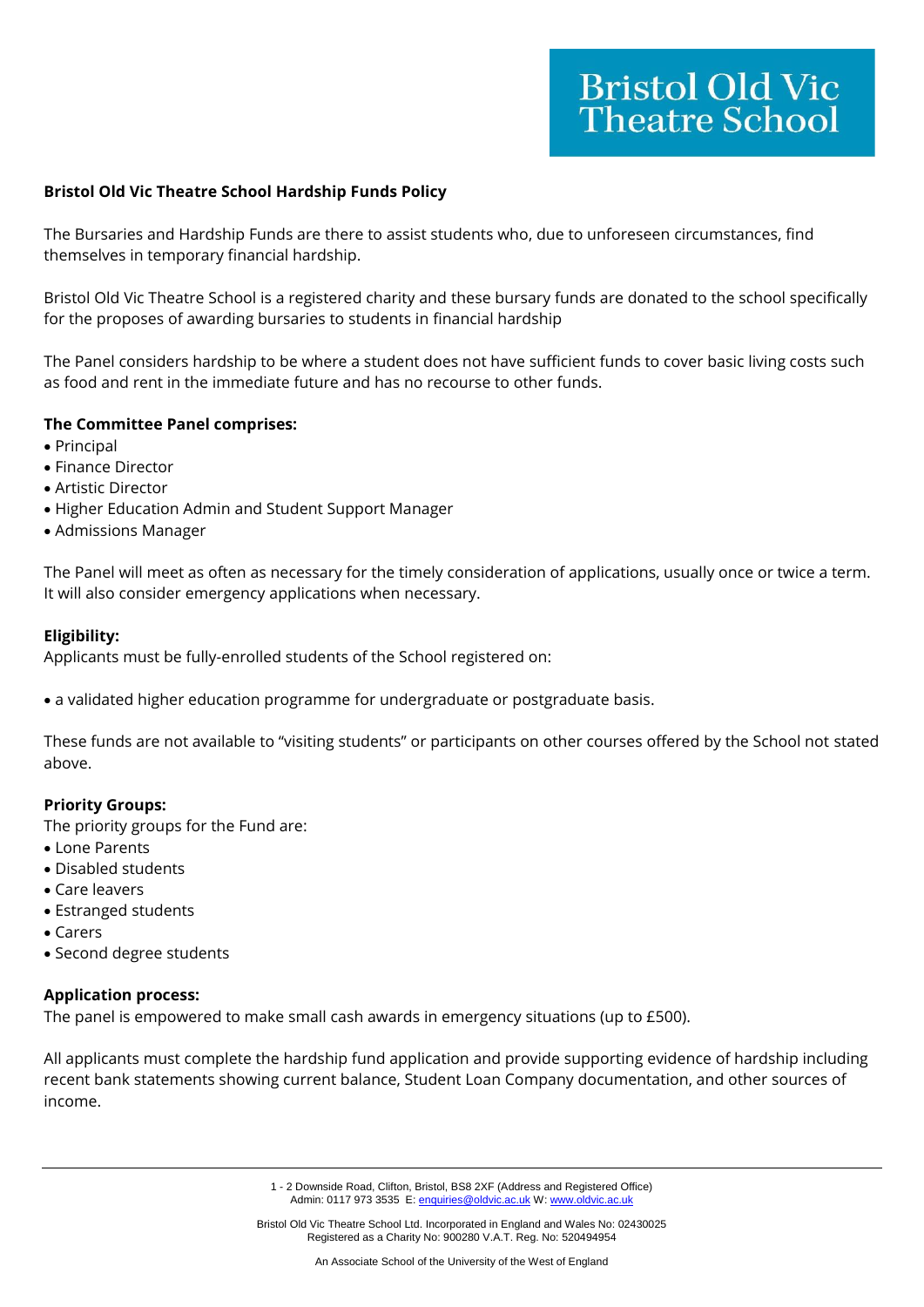A student may be expected to meet with a member of the panel (or nominee) either in advance of applying or as part of confirmation of an award.

# **Application consideration:**

Each application will be considered on its merits.

The Committee will consider:

- The circumstances surrounding a student's hardship
- A student's income and expenditure
- Bank statements showing balance(s) at time of application and other savings and other investments
- Any scholarship the student is already receiving from the School
- Any outstanding tuition fees owed
- Any hardship fund support previously awarded and any expectations set out when that award was made (eg seeking budgeting help, seeking paid employment etc)
- Any disability needs not covered by DSA.

# **Funds will not provide awards for:**

• Travel to home address (UK or abroad) except in extraordinary circumstances (e.g. serious illness of a relative, or death in a family)

- Competition fees or travel to competitions or similar
- Headshot photography
- Health & Welfare services that are already provided by the School
- Legal Fees
- Non-essential items

**Awards will be capped at £500 per application**. There is no standard award amount and an award to one student does not set a precedent in respect of an award to another student.

Students on Student Visas are sponsored by the School on the understanding that they have provided evidence, acceptable to the UK government, that they can support themselves and will have no need for recourse to public funds. A Student on a Student Visa may apply for hardship but the Panel will need to be assured of the unforeseen and temporary nature of the financial hardship.

## **Decision**

The offer of an award is entirely at the discretion of the Panel and the Panel's decision is final. However, an unsuccessful applicant may resubmit an application with new or additional information at any time.

## **Data Usage**

Data collected on the application form will be used solely for the purpose of assessing applications and for statistical, monitoring purposes and audit purposes. However, information provided in a statement that indicates a potential student welfare issue will prompt the Student Support Manager to contact the student concerned. Supporting financial documentation will not be kept after a final decision on a student's application has been made and will be deleted at the end of each academic year.

> 1 - 2 Downside Road, Clifton, Bristol, BS8 2XF (Address and Registered Office) Admin: 0117 973 3535 E[: enquiries@oldvic.ac.uk](mailto:enquiries@oldvic.ac.uk) W: www.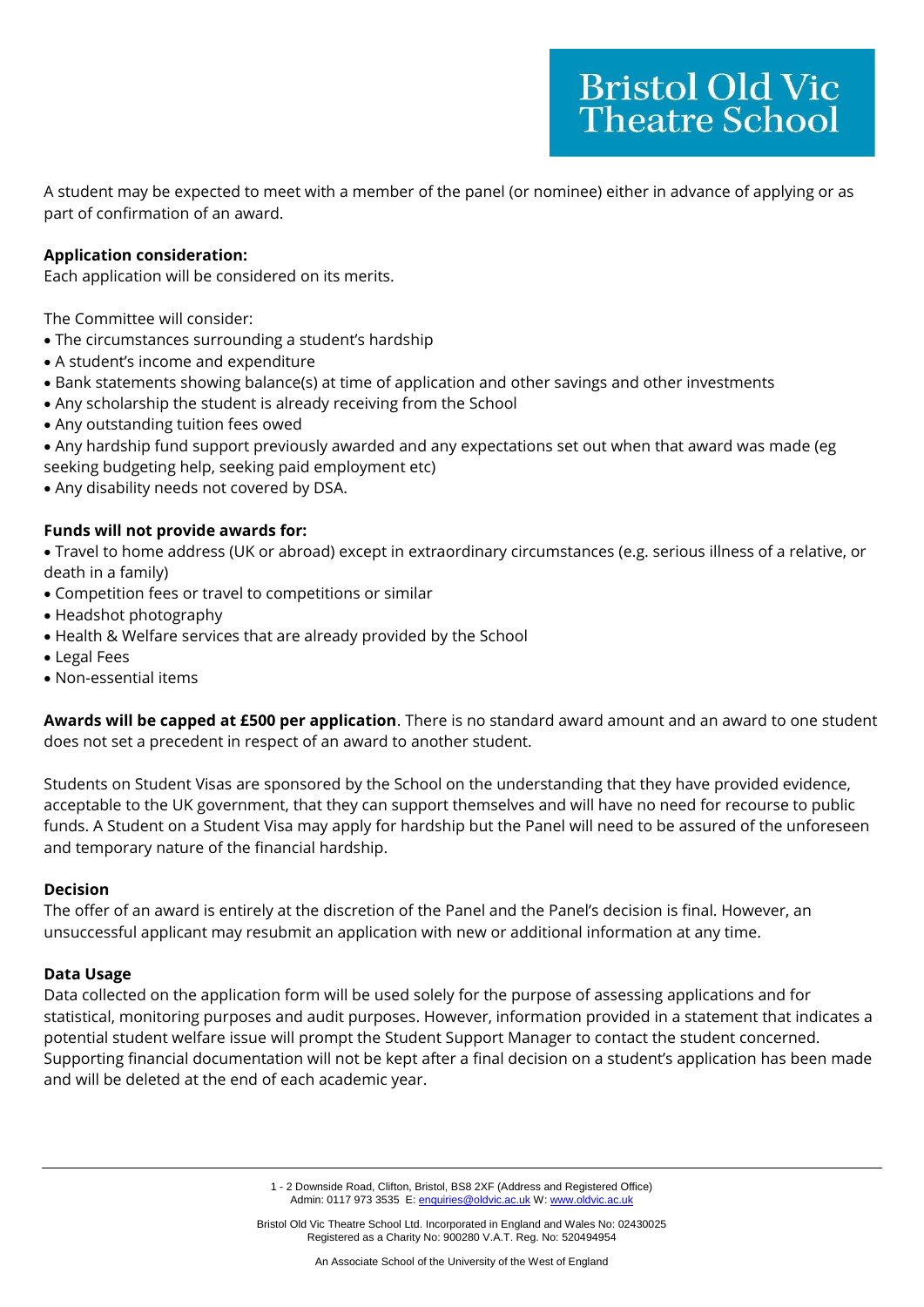Anonymised case studies of applications may be used for information services to students or for raising money for the Hardship Fund.

NOTE: Students may also be eligible for hardship funds via UWE Bristol.

More information can be found using the links below: <https://www.uwe.ac.uk/life/money-and-finance/funds-during-study> Details of the UWE Bristol Fund are below; Applications can be made here - <https://www.uwe.ac.uk/courses/funding/uwe-bristol-fund/student-hardship-grant>

May 2022

1 - 2 Downside Road, Clifton, Bristol, BS8 2XF (Address and Registered Office)<br>Admin: 0117 973 3535 E: enguiries@oldvic.ac.uk W: www.oldvic.ac.uk  $\Xi$  Bemnetas Nead, Simen, Brief, BSC  $\Xi$ .uk